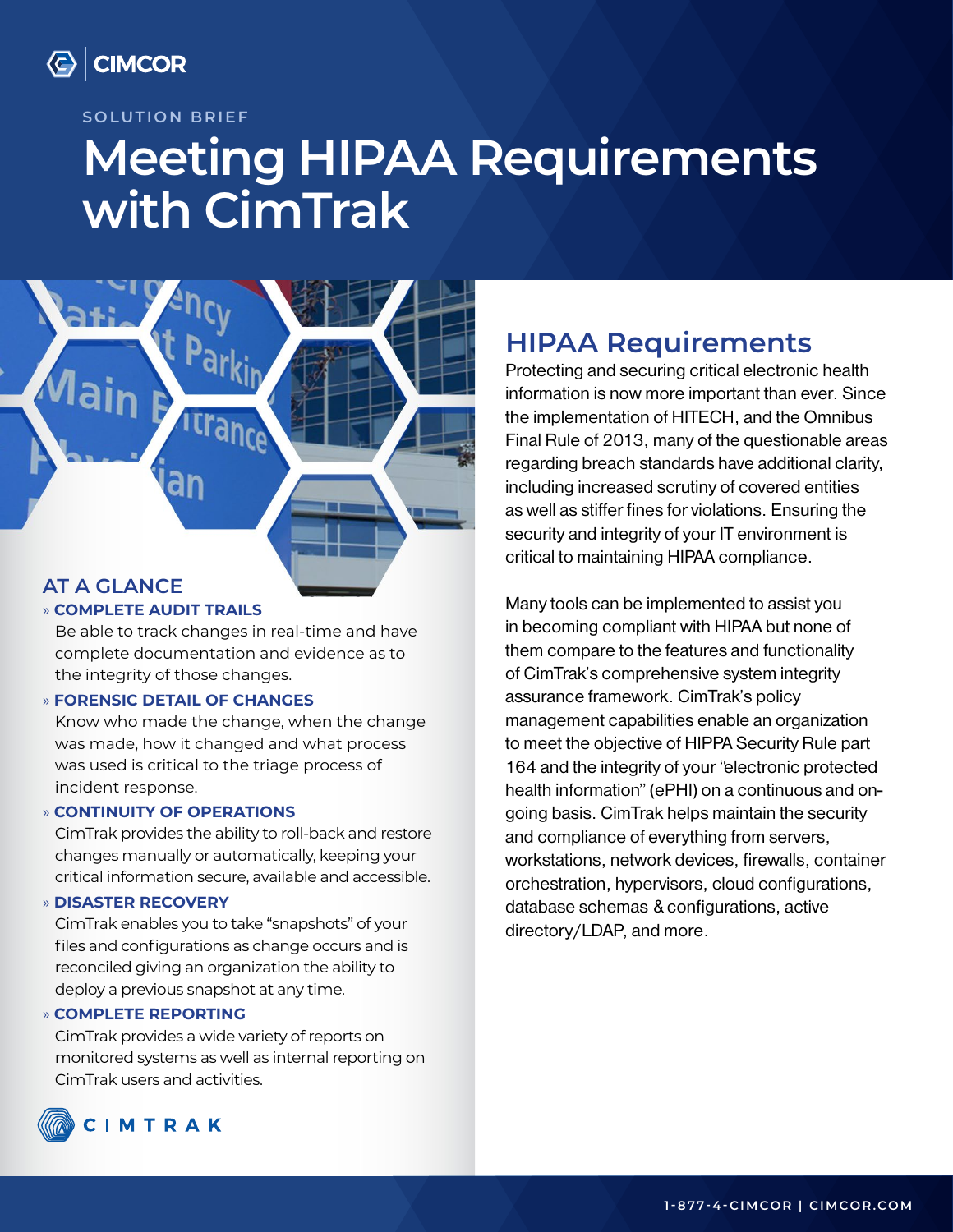# **Audit Type – Security**

| <b>Key Activity</b>     | Requirement  | <b>Established Performance Criteria</b>                                                                                                                                                                                                                                                                                                                                                                                                                                                                                                                                                                                                                                   | <b>How CimTrak Helps</b>                                                                                                                                                                                                                                          |
|-------------------------|--------------|---------------------------------------------------------------------------------------------------------------------------------------------------------------------------------------------------------------------------------------------------------------------------------------------------------------------------------------------------------------------------------------------------------------------------------------------------------------------------------------------------------------------------------------------------------------------------------------------------------------------------------------------------------------------------|-------------------------------------------------------------------------------------------------------------------------------------------------------------------------------------------------------------------------------------------------------------------|
| General<br>Requirements | \$164.306(a) | §164.306(a): Covered entities and<br>business associates must do the<br>following:<br>(1) Ensure the confidentiality, integrity,<br>and availability of all electronic<br>protected health information the<br>covered entity or business associate<br>creates, receives, maintains, or<br>transmits. (2) Protect against any<br>reasonably anticipated threats or<br>hazards to the security or integrity of<br>such information. (3) Protect against<br>any reasonably anticipated uses or<br>disclosures of such information that<br>are not permitted or required under<br>subpart E of this part; and (4) Ensure<br>compliance with this subpart by its<br>workforce. | CimTrak provides a System Integrity<br>Assurance platform that ensures the<br>integrity and security of the devices<br>that handle PHI and provides the<br>necessary evidence that the process<br>and technologies are in place from a<br>compliance perspective. |

| <b>Key Activity</b>                      | <b>Requirement</b> | <b>Established Performance Criteria</b>                                                                                                                                                                       | <b>How CimTrak Helps</b>                                                                                                                                                                                                                                                                                                                                                                                                                                 |
|------------------------------------------|--------------------|---------------------------------------------------------------------------------------------------------------------------------------------------------------------------------------------------------------|----------------------------------------------------------------------------------------------------------------------------------------------------------------------------------------------------------------------------------------------------------------------------------------------------------------------------------------------------------------------------------------------------------------------------------------------------------|
| Security<br>Management<br><b>Process</b> | \$164.308(a)       | §164.308(a): A covered entity<br>or business associate must in<br>accordance with 164.306:<br>(1)(i) Implement policies and<br>procedures to prevent, detect,<br>contain, and correct security<br>violations. | CimTrak has the unique ability to identify,<br>protect, detect, respond and recover<br>from security incidents and violations by<br>utilizing a fully integrated ticketing and<br>workflow system to ensure the integrity<br>and security of everything from servers,<br>workstations, POS, network devices,<br>container orchestration, hypervisors,<br>cloud configurations, database schemas &<br>configurations, active directory/LDAP, and<br>more. |

| <b>Key Activity</b>                                    | <b>Requirement</b>         | <b>Established Performance Criteria</b>                                                                                                                                               | <b>How CimTrak Helps</b>                                                                                                                                                                                                                                                                                                                                                                                                                                                                                        |
|--------------------------------------------------------|----------------------------|---------------------------------------------------------------------------------------------------------------------------------------------------------------------------------------|-----------------------------------------------------------------------------------------------------------------------------------------------------------------------------------------------------------------------------------------------------------------------------------------------------------------------------------------------------------------------------------------------------------------------------------------------------------------------------------------------------------------|
| Security<br>Management<br>Process – Risk<br>Management | \$164.308(a)(1)(ii)<br>(B) | $$164.308(a)(1)(ii)(B):$ Implement<br>security measures sufficient to<br>reduce risks and vulnerabilities to a<br>reasonable and appropriate level to<br>comply with<br>\$164.306(a). | CimTrak's core value proposition is the<br>reduction and elimination of IT security<br>risk through a closed-loop change control<br>process ensuring that only known,<br>expected and authorized changes are<br>being allowed to facilitated. This process<br>is encompasses hardening, configuration<br>management, change control, change<br>reconciliation, roll-back and remediation,<br>change preventing, file whitelisting.<br>reputation services, STIX & TAXII feeds and<br>ticketing system workflow. |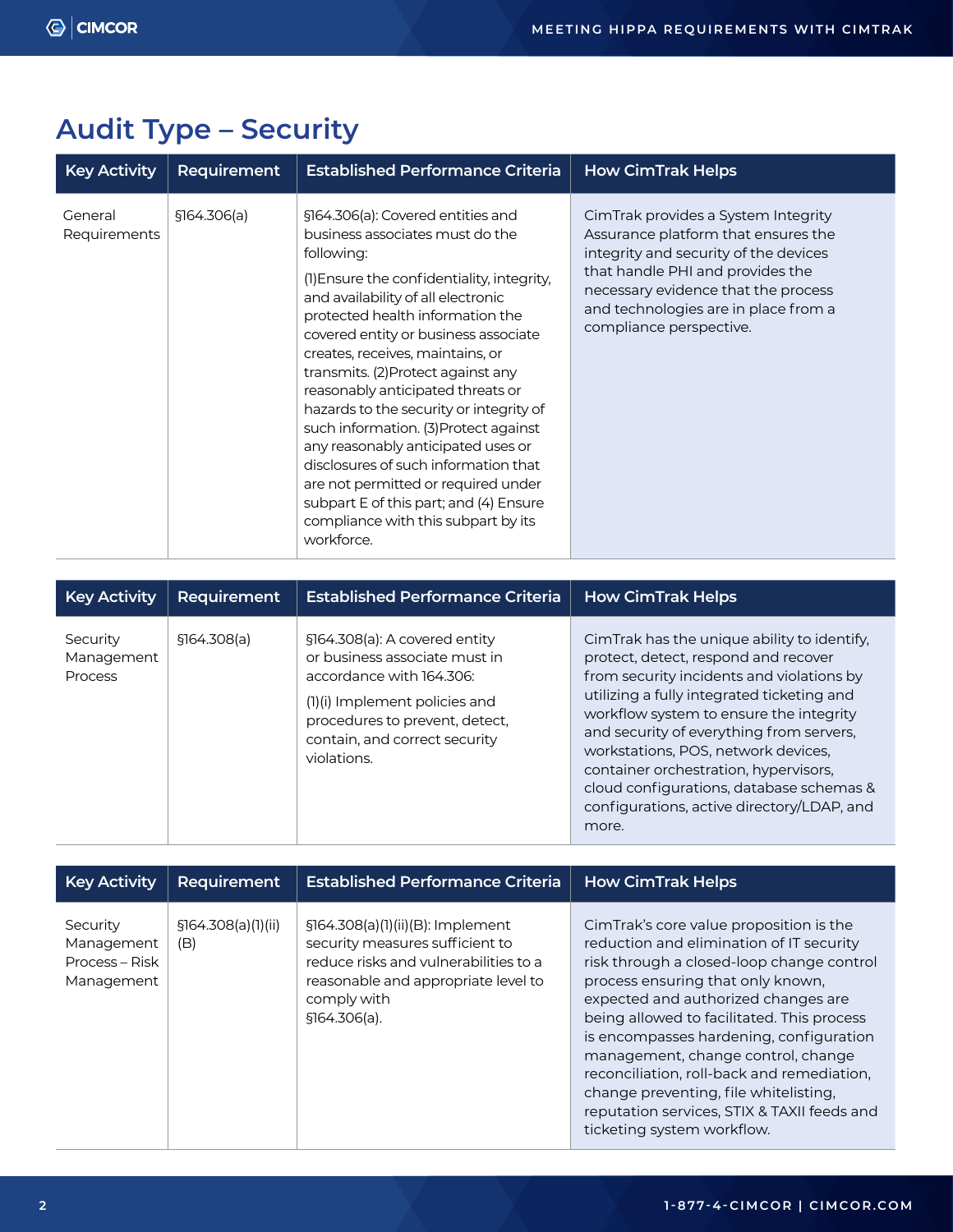# Audit Type - Security (continued)

| <b>Key Activity</b>                                                                  | Requirement                | <b>Established Performance Criteria</b>                                                                                                                                                           | <b>How CimTrak Helps</b>                                                                                                                                                                                                                                                                                                                                                         |
|--------------------------------------------------------------------------------------|----------------------------|---------------------------------------------------------------------------------------------------------------------------------------------------------------------------------------------------|----------------------------------------------------------------------------------------------------------------------------------------------------------------------------------------------------------------------------------------------------------------------------------------------------------------------------------------------------------------------------------|
| Security<br>Management<br>$Process -$<br>Information<br>System<br>Activity<br>Review | \$164.308(a)(1)(ii)<br>(D) | $$164.308(a)(1)(ii)(D):$ Implement<br>procedures to regularly review records<br>of information system activity, such as<br>audit logs, access reports, and security<br>incident tracking reports. | CimTrak enables the security management<br>process of information activity and review<br>in a clear and concise manner to highlight<br>unknown, unauthorized and unexpected<br>change to an infrastructure. If at any time<br>change was unwanted, CimTrak can<br>provide immediate notification and provide<br>corrective action(s) and steps for roll-back<br>and remediation. |
|                                                                                      |                            |                                                                                                                                                                                                   | CimTrak also provides a compliance report<br>that ensures the proper controls are not<br>only in place but are operating as expected.<br>If a compliance scan identifies a non-<br>compliant system or device, evidence is<br>immediately provided with steps on how to<br>correct                                                                                               |

| <b>Key Activity</b>                                                                                        | <b>Requirement</b>         | <b>Established Performance Criteria</b>                                                                    | <b>How CimTrak Helps</b>                                                                                                                                                                                                                                                                                                                                                                                                                                                                                                                                                                                                                                                         |
|------------------------------------------------------------------------------------------------------------|----------------------------|------------------------------------------------------------------------------------------------------------|----------------------------------------------------------------------------------------------------------------------------------------------------------------------------------------------------------------------------------------------------------------------------------------------------------------------------------------------------------------------------------------------------------------------------------------------------------------------------------------------------------------------------------------------------------------------------------------------------------------------------------------------------------------------------------|
| Security<br>Awareness,<br>Training,<br>and Tools $-$<br>Protection<br>from<br><b>Malicious</b><br>Software | \$164.308(a)(5)<br>(ii)(B) | §164.308(a)(5)(ii)(B): Procedures for<br>guarding against, detecting, and<br>reporting malicious software. | CimTrak's ability to detect zero-day<br>breaches extends well beyond just<br>identifying malicious software. Its ability<br>to identify, protect, detect, respond and<br>recover from security incidents and<br>violations is accomplished by creating a<br>closed-loop workflow for change control<br>of expected and authorized change. This<br>process by default will highlight in real-<br>time any change that was made by virtue<br>of a circumvented process or one that<br>was malicious in nature. CimTrak does<br>incorporate the use of file reputation<br>services as another data point to enforce<br>system integrity assurance throughout the<br>infrastructure. |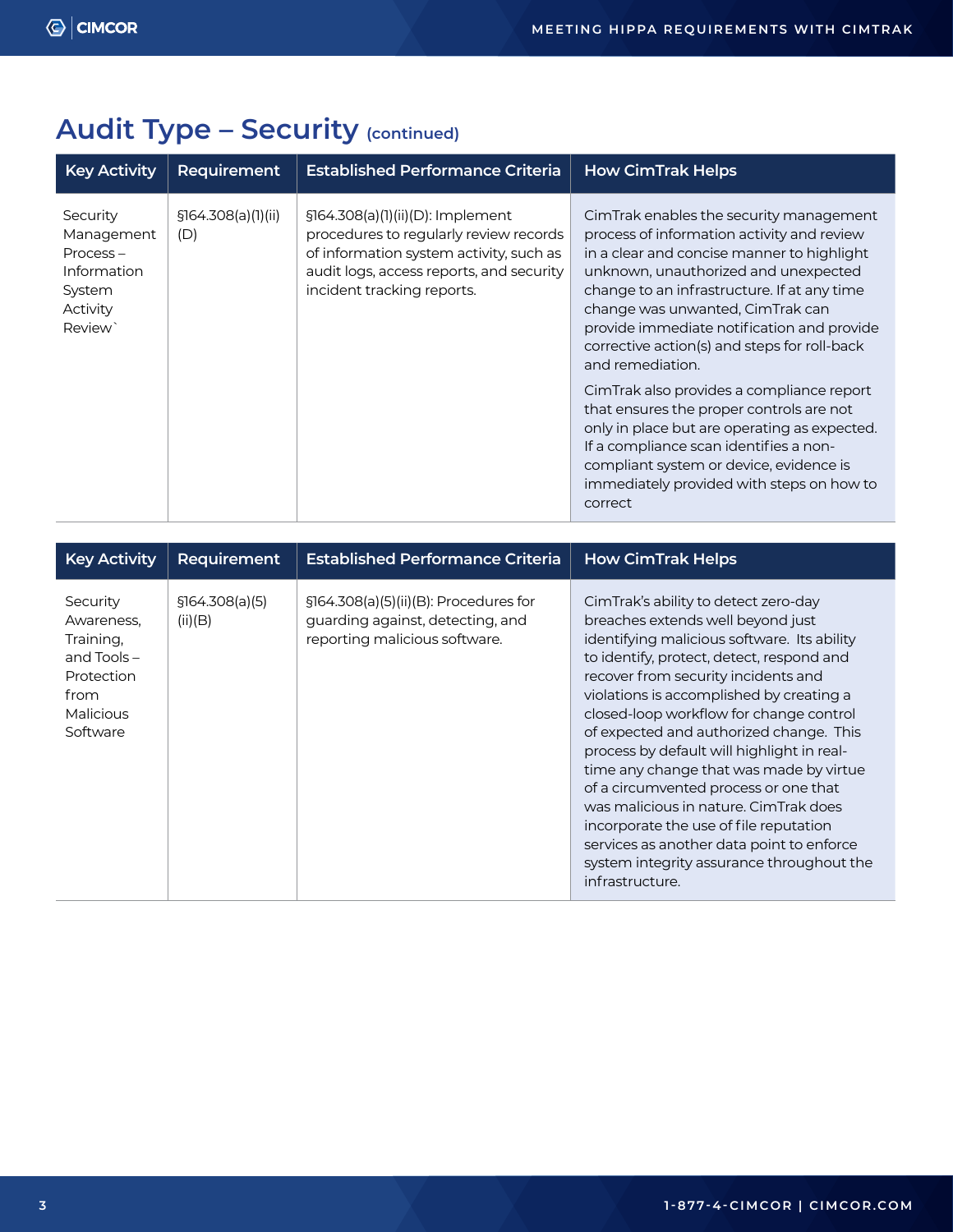|  |  | <b>Audit Type - Security (continued)</b> |  |
|--|--|------------------------------------------|--|
|--|--|------------------------------------------|--|

| <b>Key Activity</b>                                              | Requirement         | <b>Established Performance Criteria</b>                                                                                                                                                                                                                                                              | <b>How CimTrak Helps</b>                                                                                                                                                                                                                                                                                                                                                                                                                                                                                                                                                                                                                                                                                                       |
|------------------------------------------------------------------|---------------------|------------------------------------------------------------------------------------------------------------------------------------------------------------------------------------------------------------------------------------------------------------------------------------------------------|--------------------------------------------------------------------------------------------------------------------------------------------------------------------------------------------------------------------------------------------------------------------------------------------------------------------------------------------------------------------------------------------------------------------------------------------------------------------------------------------------------------------------------------------------------------------------------------------------------------------------------------------------------------------------------------------------------------------------------|
| Security<br>Incident<br>Procedures-<br>Response and<br>Reporting | \$164.308(a)(6)(ii) | $$164.308(a)(6)(ii):$ Identify and respond<br>to suspected or known security<br>incidents; mitigate, to the extent<br>practicable, harmful effects of security<br>incidents that are known to the<br>covered entity or business associate;<br>and document security incidents and<br>their outcomes. | CimTrak's ability to detect security incidents<br>and breaches in real-time is accomplished<br>by the closed-loop process of change<br>management. Establishing a trusted<br>and hardened system by leveraging CIS<br>Benchmarks and DISA STIGs facilitates a<br>root of trust which is incorporated into the<br>trusted baseline or configuration where<br>integrity drift is then compared against<br>in real-time over the entire life-cycle of<br>operation. If unwanted change is identified,<br>an immediate notification will be delivered<br>to the appropriate individual(s) for response<br>and resolution though a ticketing system<br>where the applicable data and information<br>if populated inside the ticket. |

| <b>Key Activity</b>                                         | Requirement                | <b>Established Performance Criteria</b>                                                                  | <b>How CimTrak Helps</b>                                                                                                                                                                                                                                                                                                                                                                                                                                                                                                                                                                                                                                                     |
|-------------------------------------------------------------|----------------------------|----------------------------------------------------------------------------------------------------------|------------------------------------------------------------------------------------------------------------------------------------------------------------------------------------------------------------------------------------------------------------------------------------------------------------------------------------------------------------------------------------------------------------------------------------------------------------------------------------------------------------------------------------------------------------------------------------------------------------------------------------------------------------------------------|
| Contingency<br>$Plan -$<br><b>Disaster</b><br>Recovery Plan | \$164.308(a)(7)<br>(ii)(B) | §164.308(a)(7)(ii)(B): Establish (and<br>implement as needed) procedures to<br>restore any loss of data. | CimTrak is a key part of an organization's<br>contingency plans. When a system goes<br>down, being able to quickly recover and<br>return to normal operations is absolutely<br>critical, especially in the health care<br>environment. With the ability to keep<br>snapshots of files and configurations<br>as they change, CimTrak has the ability<br>to redeploy a previous snapshot at any<br>time. This allows for quick recovery from<br>a malicious threat or accidental mistake.<br>What's more is that CimTrak can be<br>configured to restore changes back<br>instantly, thus effectively "self-healing" a<br>system ensuring that operations are not<br>disrupted. |
|                                                             |                            |                                                                                                          | The CimTrak Master Repository, where<br>files and configurations are compared for<br>changes can be located offsite (or backed<br>up offsite) in order to ensure the ability to<br>recover files and configurations quickly in<br>the event of a disaster.                                                                                                                                                                                                                                                                                                                                                                                                                   |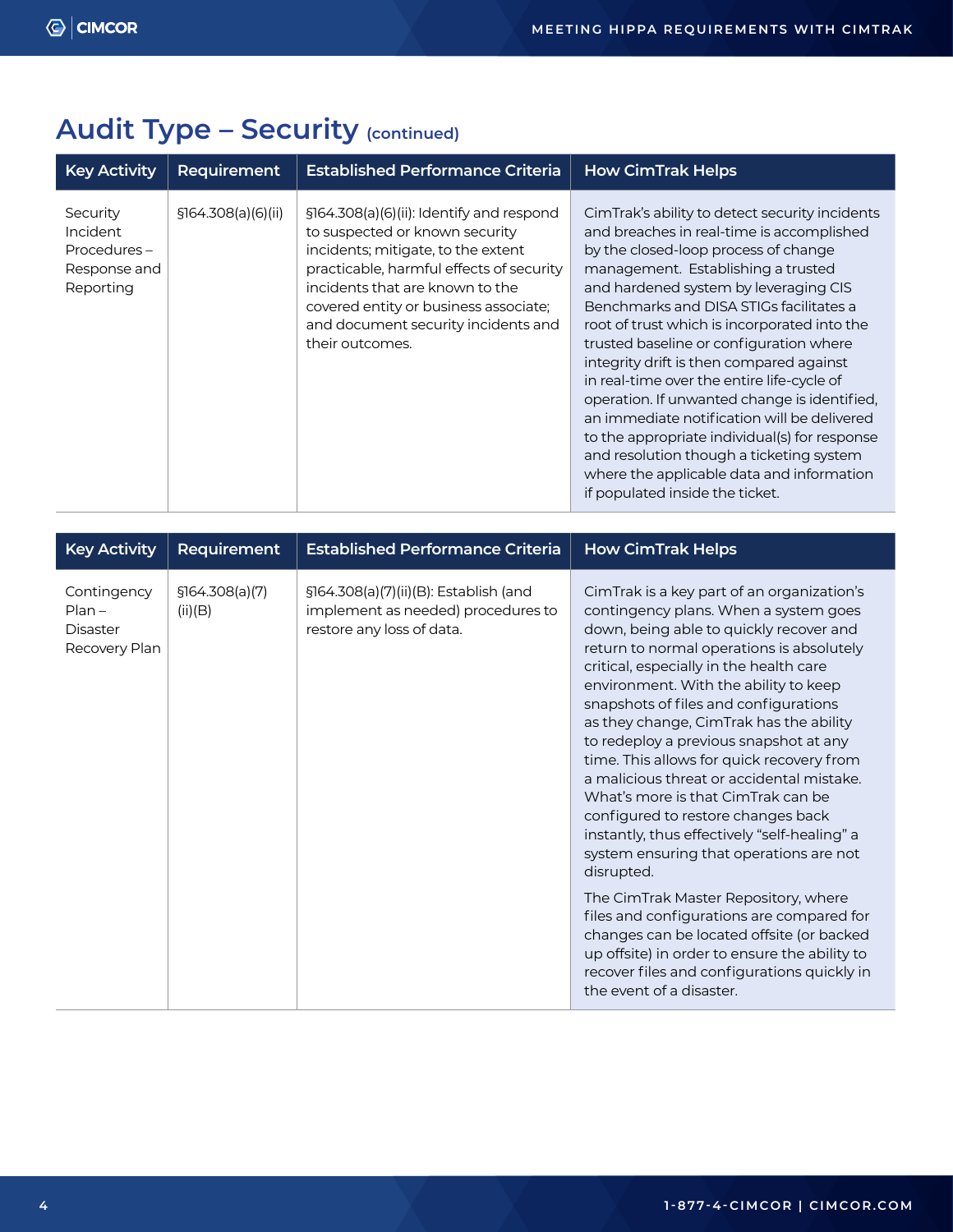|  |  | <b>Audit Type - Security (continued)</b> |  |
|--|--|------------------------------------------|--|
|--|--|------------------------------------------|--|

| <b>Key Activity</b> | Requirement     | <b>Established Performance Criteria</b>                                                                                                                                                                                                                                                                   | <b>How CimTrak Helps</b>                                                                                                                                                                                                                                                                                                                                                                                                                                                                                                            |
|---------------------|-----------------|-----------------------------------------------------------------------------------------------------------------------------------------------------------------------------------------------------------------------------------------------------------------------------------------------------------|-------------------------------------------------------------------------------------------------------------------------------------------------------------------------------------------------------------------------------------------------------------------------------------------------------------------------------------------------------------------------------------------------------------------------------------------------------------------------------------------------------------------------------------|
| Access<br>Control   | \$164.312(a)(1) | §164.312(a)(1): Implement technical<br>policies and procedures for electronic<br>information systems that maintain<br>electronic protected health<br>information to allow access only to<br>those persons or software programs<br>that have been granted access rights<br>as specified in §164.308(a)(4). | CimTrak has a unique feature of preventing<br>change, even if an individual has<br>administrative privileges. This ability to<br>prevent and grant access rights for change<br>mitigates the risk of security breaches and<br>incidents. With a full audit trail of who made<br>the change, when the change was made,<br>how it changed and what process was used<br>enforces an organizations technical policies<br>and procedures for electronic information<br>systems that maintain electronic protected<br>health information. |

| <b>Key Activity</b>   | Requirement  | <b>Established Performance Criteria</b>                                                                                                                                                                     | <b>How CimTrak Helps</b>                                                                                                                                                                                                                                                                                                                                                                                                                                                                                    |
|-----------------------|--------------|-------------------------------------------------------------------------------------------------------------------------------------------------------------------------------------------------------------|-------------------------------------------------------------------------------------------------------------------------------------------------------------------------------------------------------------------------------------------------------------------------------------------------------------------------------------------------------------------------------------------------------------------------------------------------------------------------------------------------------------|
| <b>Audit Controls</b> | \$164.312(b) | §164.312(b): Implement hardware,<br>software, and/or procedural<br>mechanisms that record and examine<br>activity in information systems that<br>contain or use electronic protected<br>health information. | CimTrak provides a convenient way to track<br>changes in your IT environment, giving you<br>the ability to track any changes as well as<br>provide detailed forensic detail on those<br>changes. Additionally, CimTrak's internal<br>logging tracks all users and administrator<br>activity. All change and internal auditing<br>information is stored securely within the<br>CimTrak database and are not able to be<br>deleted, effectively preventing an insider<br>from covering up malicious activity. |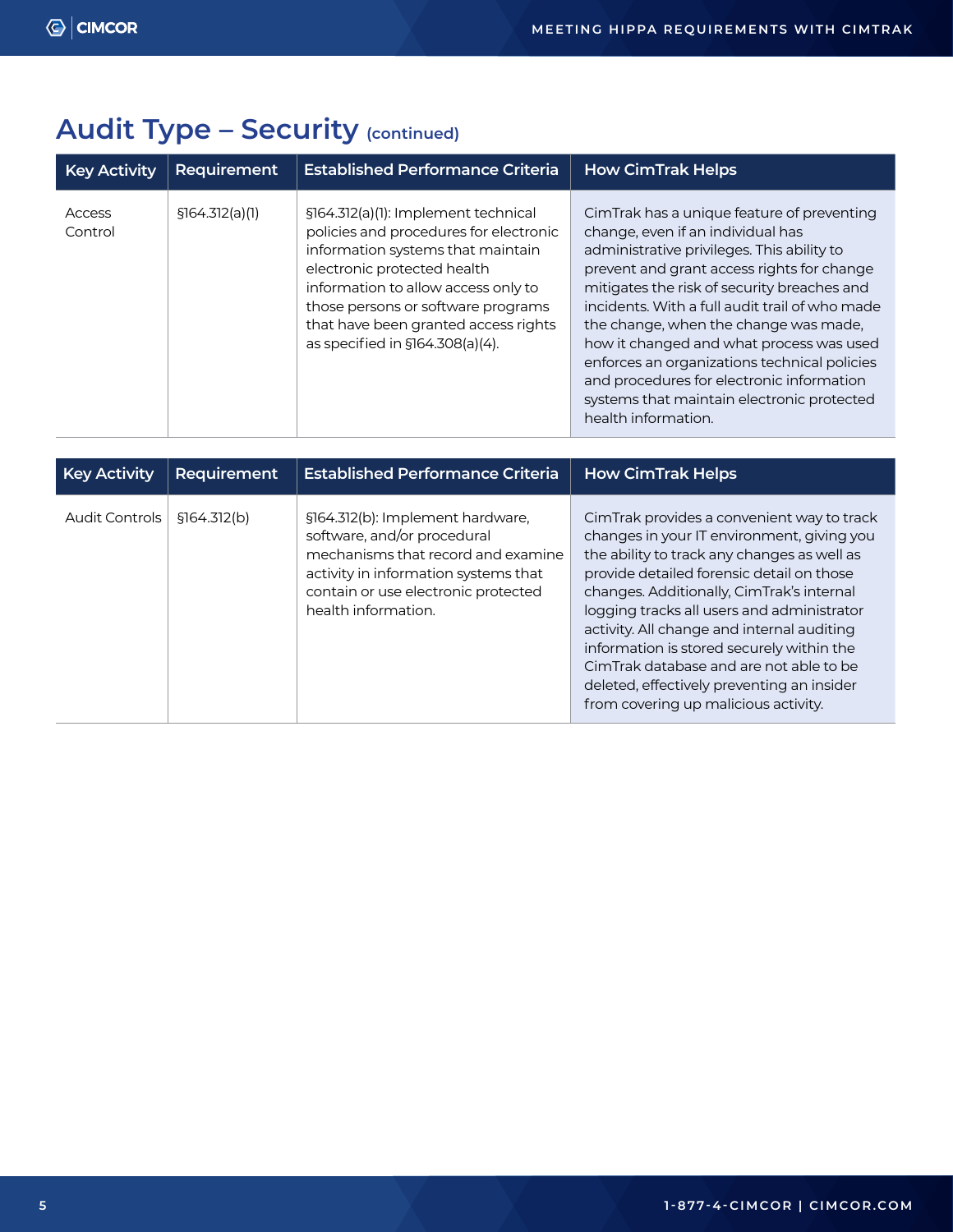| <b>Key Activity</b> | Requirement     | <b>Established Performance Criteria</b>                                                                                                                | <b>How CimTrak Helps</b>                                                                                                                                                                                                                                                                                                                                                                                                                                                                                                                                                                                                                                                                                                                                                                                                                                                                                                                                                                                                                                                   |
|---------------------|-----------------|--------------------------------------------------------------------------------------------------------------------------------------------------------|----------------------------------------------------------------------------------------------------------------------------------------------------------------------------------------------------------------------------------------------------------------------------------------------------------------------------------------------------------------------------------------------------------------------------------------------------------------------------------------------------------------------------------------------------------------------------------------------------------------------------------------------------------------------------------------------------------------------------------------------------------------------------------------------------------------------------------------------------------------------------------------------------------------------------------------------------------------------------------------------------------------------------------------------------------------------------|
| Integrity           | \$164.312(c)(1) | §164.312(c)(1): Implement policies<br>and procedures to protect electronic<br>protected health information from<br>improper alteration or destruction. | When it comes to ensuring the integrity<br>of your IT environment in order to protect<br>critical medical information, CimTrak is<br>simply unmatched by any other product.<br>With the ability to protect against both<br>internal and external threats, CimTrak<br>differs from many other security tools that<br>simply protect the network perimeter.<br>CimTrak maintains systems in a known<br>and trusted state by taking a digital<br>snapshot of your files and configurations<br>and then comparing them for changes.<br>This method ensures that all changes<br>are captured including threats that may<br>bypass your existing network defenses<br>such as those that are unsignatured.<br>No other integrity and compliance tool<br>can match these stringent safeguards<br>to protect your information. Further,<br>CimTrak was the first and is still the only<br>integrity software that can immediately<br>roll-back and remediate changes, thus<br>effectively preventing changes that can<br>cause a data breach or take your critical<br>systems down. |

# Audit Type - Security (continued)

| <b>Key Activity</b>                                      | Requirement     | <b>Established Performance Criteria</b>                                                                                                                                                 | <b>How CimTrak Helps</b>                                                                                                                                                                                                                                                                                                                                                     |
|----------------------------------------------------------|-----------------|-----------------------------------------------------------------------------------------------------------------------------------------------------------------------------------------|------------------------------------------------------------------------------------------------------------------------------------------------------------------------------------------------------------------------------------------------------------------------------------------------------------------------------------------------------------------------------|
| $Integrity -$<br>Mechanism<br>to<br>Authenticate<br>ePHI | \$164.312(c)(2) | §164.312(c)(2): Implement electronic<br>mechanisms to corroborate<br>that electronic protected health<br>information has not been altered<br>or destroyed in an unauthorized<br>manner. | CimTrak's core value proposition<br>is to provide integrity assurance<br>and verification from a compliance<br>perspective that nothing is altered or<br>deleted in an unauthorized manner. If<br>unauthorized change occurs, CimTrak<br>and restore the necessary files, directories,<br>configuration, etcback to the last know<br>trusted and correct state of operation. |

| <b>Key Activity</b>                                   | Requirement        | <b>Established Performance Criteria</b>                                                                                                                                                                         | <b>How CimTrak Helps</b>                                                                                                                                                                                                                          |
|-------------------------------------------------------|--------------------|-----------------------------------------------------------------------------------------------------------------------------------------------------------------------------------------------------------------|---------------------------------------------------------------------------------------------------------------------------------------------------------------------------------------------------------------------------------------------------|
| Transmission<br>Security $-$<br>Integrity<br>Controls | \$164.312(e)(2)(i) | §164.312(e)(2)(i): Implement security<br>measures to ensure that electronically<br>transmitted electronic protected<br>health information is not improperly<br>modified without detection until<br>disposed of. | With a complete audit trail of all changes,<br>an organization will know the moment<br>a file is changed. With CimTrak, you can<br>implement security measures ensuring<br>electronic protected health information is<br>not improperly modified. |